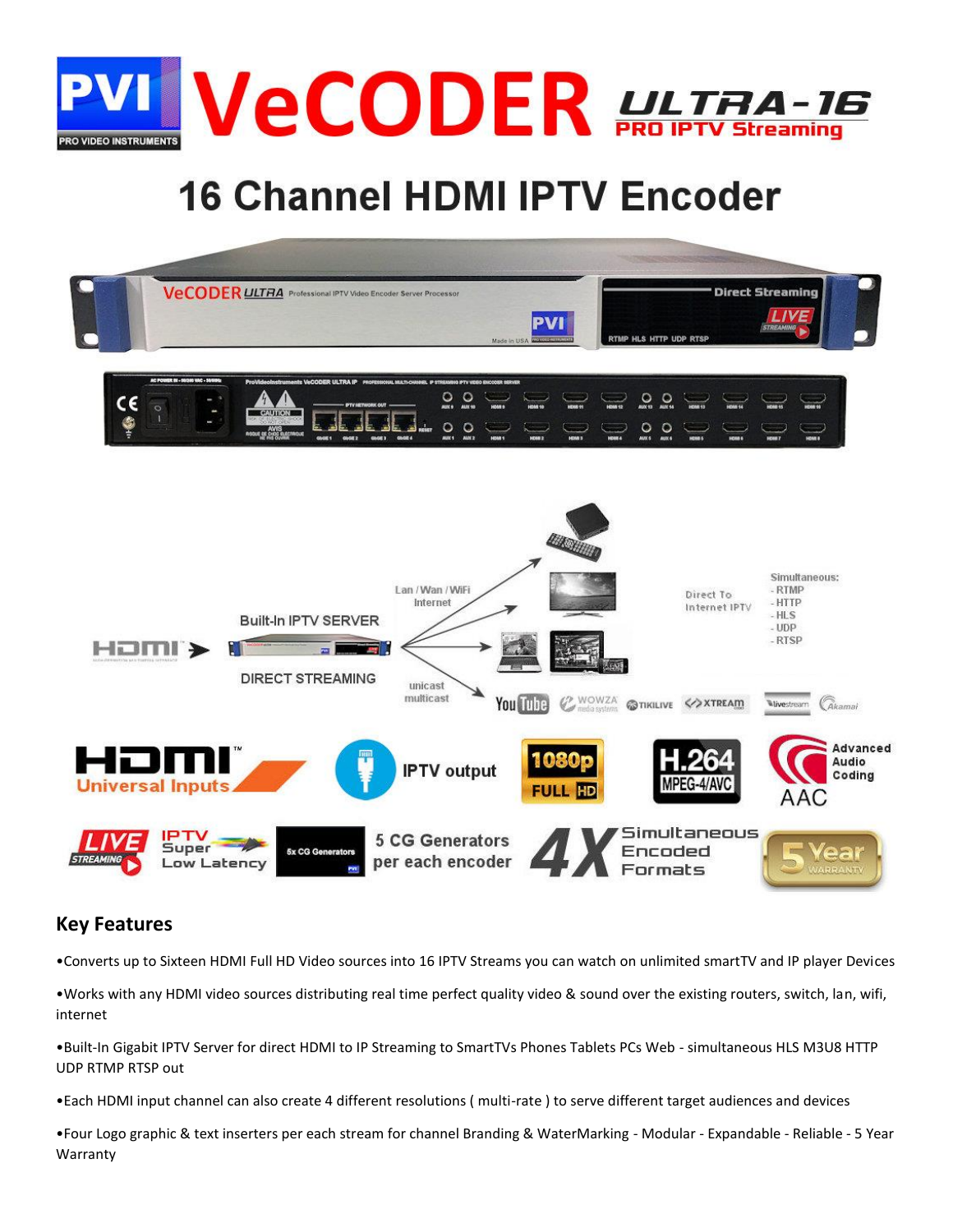### **16 HDMI over IP HD Streaming IPTV Encoder**

Real Time Hardware IP Video Encoder, HDMI Licensed, 480i / 720p / 1080i / 1080p Full HD Streaming Server, Mpeg2 AAC AC3 Audio Encoding

### Built-In Simultaneous M3U8, HLS, HTTP, RTMP, RTSP IPTV Streaming Server, Four Scalers and Multi-Rate per each channel, Logo Inserters

#### **PN: VECODER-ULTRA-16**

The VeCODER-ULTRA-IP-16H is a professional Sixteen channels HDMI To IPTV Streaming video encoder, built with the next generation H.264 processors with formats selectable channel by channel,up to Full HD 1080p 60, ideal solution to distribute multiple channels of any HDMI video directly to unlimited SMART TVs, Smart Phones, Tablets, Computers, IPTV Boxes,over LAN, WiFi, Internet.

Based on the newest multi-server multi-format Broadcast chipsets technology, each channel can encode the HDMI Input in FOUR different formats & resolutions, as example for SMART TVs, Mobiles, Tablets, PCs, to fit the destination bandwidth and type of network, with the ability to serve directly hundreds of simultaneous unicast or multicast concurrent players without the need of additional parts or servers.

Each channel can also load & inject up to Five Graphic Logos or Texts for channel identification, Watermarking, Info, QR Codes for commercial links, etc.

The VeCODER delivers incredible video quality and power as each channel comes with its own encoding engine, served over multiple Full Gigabit speed outputs, able to support very high traffic demand on the same channel.

The VeCODER connects directly to the existing LAN Switch, or wifi, or internet router and streams the HDMI Video input in super ultra low latency to any device, perfect also for Live Applications.

The encoded channels can also be sent directly and simultaneously to any additional distribution servers as YouTube, Wowza, Akamai, and any other, to reach even more audience, unlimited.

In Homes, Commercial, Hospitality, a single VeCODER can play directly on any SMART TV over wired Lan or Wifi, without need of any additional part behind the TV - Direct.

Multiple VeCODERS can be installed at the same time on the same distribution network, anywhere, adding and expanding the available IPTV Channels at any time.

Available in 4, 8, 12, 16 channel configurations, the VeCODER-ULTRA-IP is the perfect solution for any professional Over IP Video Broadcasting and Distribution, where Total Video Quality, Performances, Reliability, and best cost per channel are most wanted.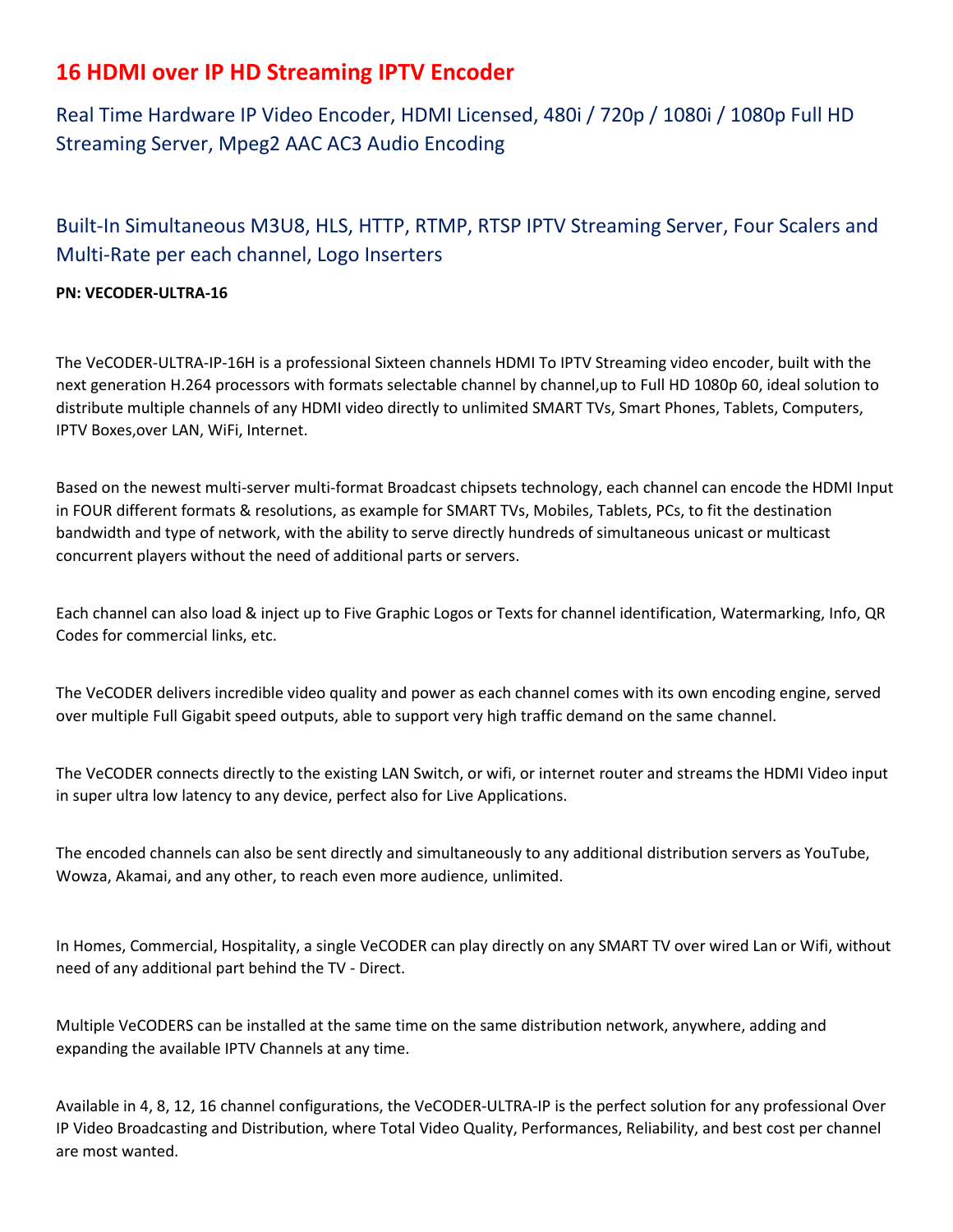

# **Features & Benefits**

- LIVE HDMI Video distribution over the existing IP Networks to an unlimited number of TV & IPTV Players
- Direct To SmartTVs m3u8 installing on the SmartTV any of the many available SmarTV IPTV Apps
- Direct To Any IP Box in both multicast and/or unicast via any protocol such as udp rtp rtsp m3u8 rtmp http hls
- Direct To Iphones Ipads Galaxy Android HLS play direct from the device browser no app required
- Direct To PCs using any Windows Mac Linux video player such as VLC, Media Player, Kodi, and similar
- Direct To Internet using the existing router with a public ip
- Direct To YouTube to stream live TV & Radio channels to millions of users with or without login
- Direct To FaceBook, YouTube Red, Wowza, Akamai, and any other media server with token, login, any ADVANCED EDID control to manage any video source automatically
- Built-In COLOR BARS HD reference signal for installation and in case of input video loss
- Sixteen Simultaneous HDMI video sources to Sixteen simultaneous IP Streaming out distribution in a box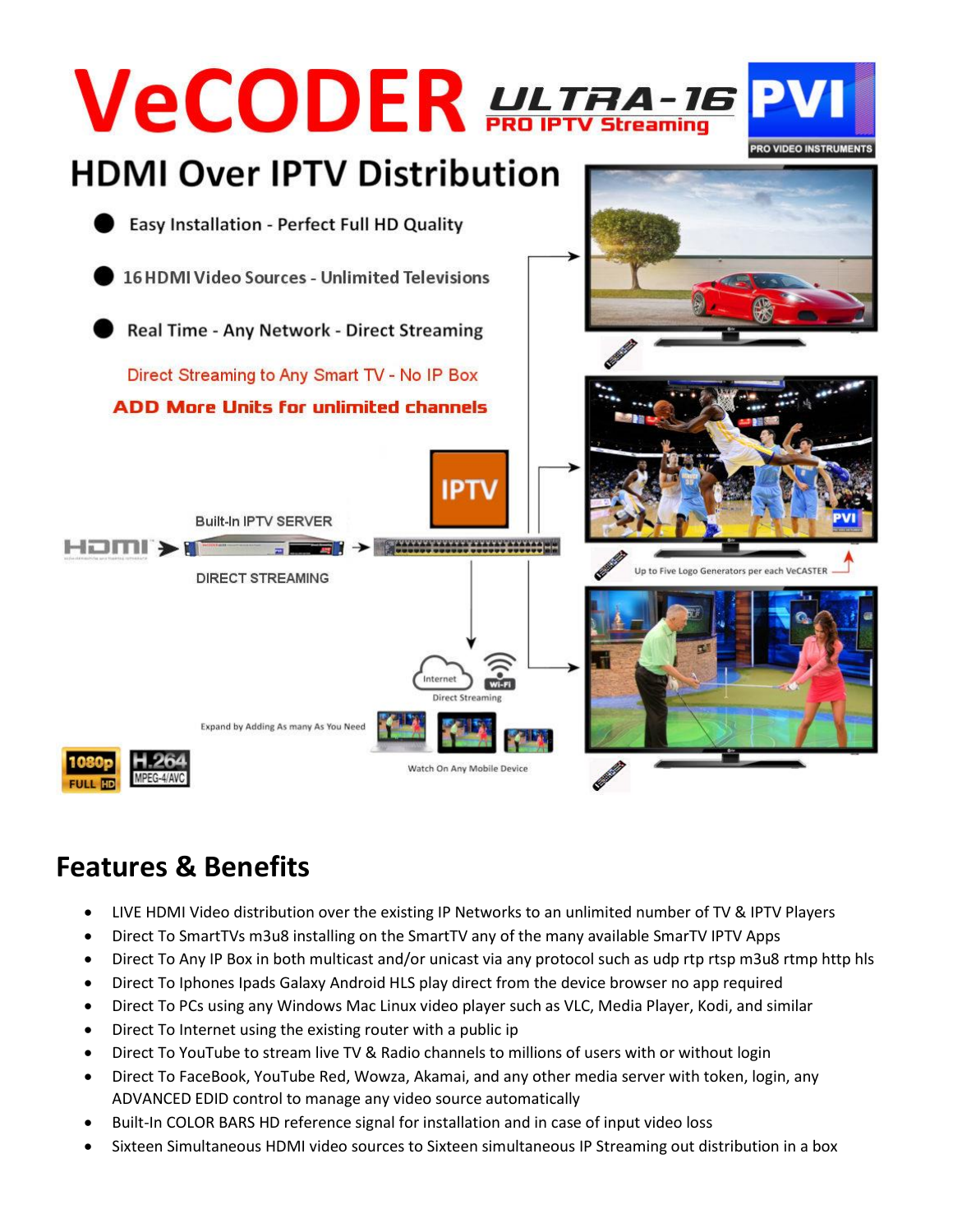- HDMI digital-perfect quality streaming at any distance up to 1080p 60 Full HD
- Any HDMI Resolution including SD / HD / and typical Computer ones
- Frame Rate Encoding Control per each channel, from 1FPS to 60 fps
- Independent Video Scaler per each channel, to resize the video input to any resolution out for any specific Target Audience
- Real Time Super-Fast processing for Live Real Time Applications
- Licensed HDMI inputs works with any HDMI Video Source
- Simple installation and operation over any existing switch / router / network via computer and secure login Web Interface
- Add Multiple units for more channels by setting different IP addresses per each unit
- Selectable Audio Format per each channel including Dolby Digital AC3, Mpeg1L2, AAC
- CC Closed Caption compatible via HDMI cable / active on the native HDMI
- ALL-STREAMING MODES are built-in and can be activated channel by channel at same time as: M3U8 / HLS / RTMP / RTSP / HTTP / UDP / ONVIF
- Built-In Multicast Unicast Multi-Gigabit server for direct streaming to hundreds of players on LAN / WIFI / WEB.
- Low Latency is standard UDP streaming is Real Time Live-Like <50 milliseconds HDMI input to IP Output
- Broadcast Video Encoding processors for the ultimate video quality and the lowest bandwidth today possible
- Stream Descriptors control to edit Programs Names, PIDs, Channel Numbers, Descriptors
- Modular Design for total reliability, zero down-time, expandable, manageable, flexible.
- Compact Dimensions & Quiet/Silent Operation fits in every application, anywhere
- 5 Year advanced warranty Offers advanced replacements of modules to receive and replace on-site zero downtime\*
- Simple Installation, For Everyone, Anywhere, In Minutes, For the Best Price on the Market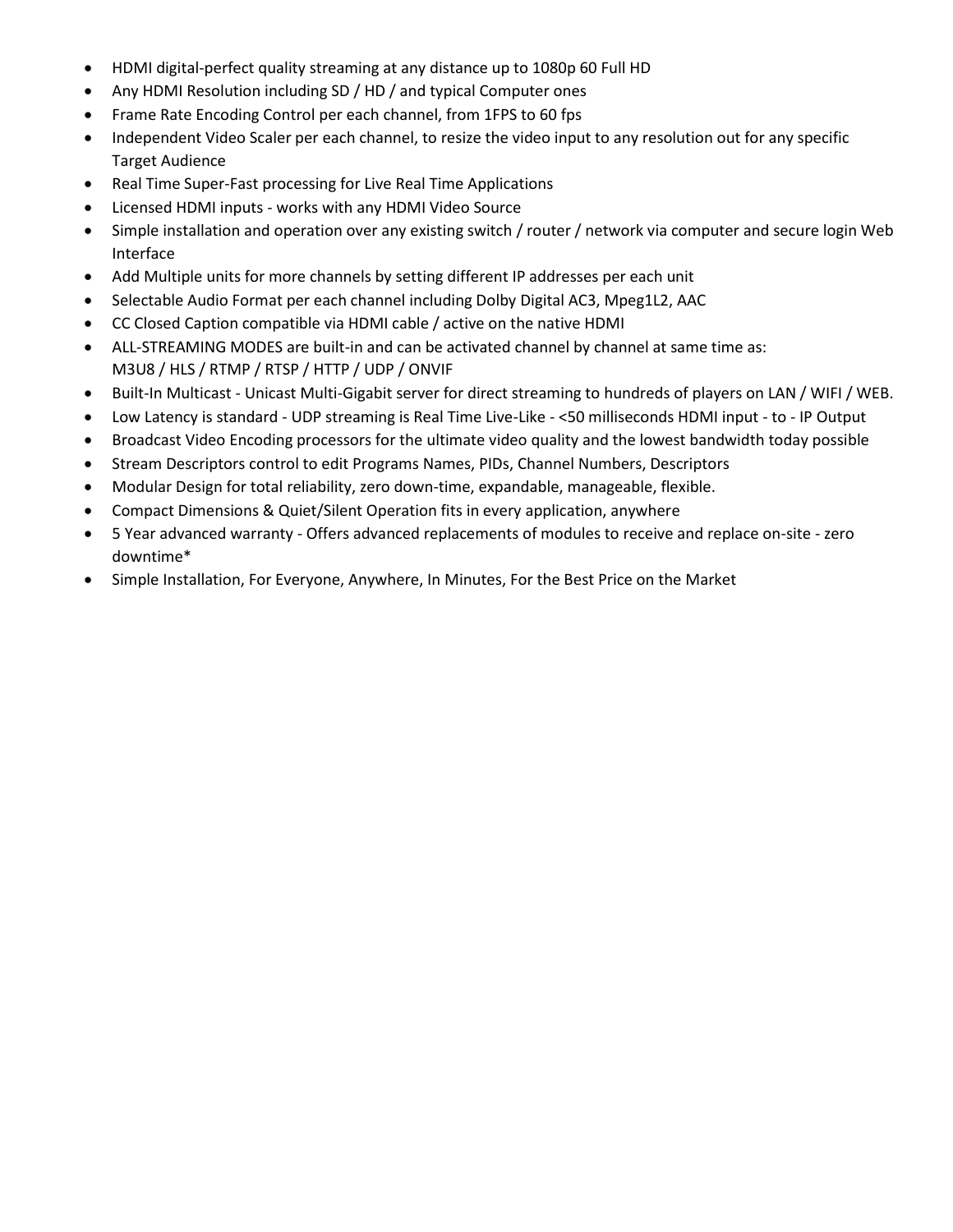

# **HDMI IPTV Encoder**

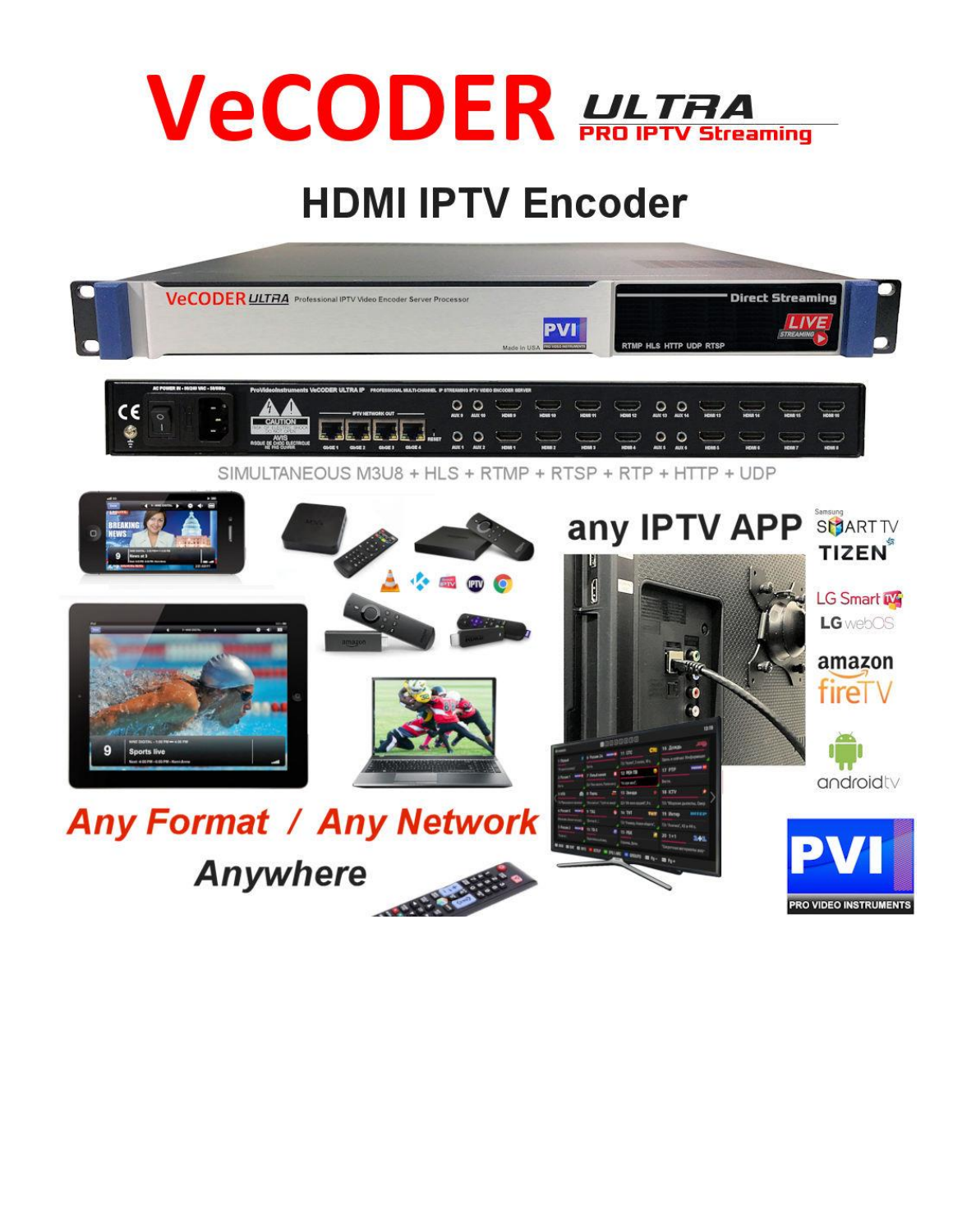| <b>TECH SPECS GENERAL</b>                  |                                                                                                             |
|--------------------------------------------|-------------------------------------------------------------------------------------------------------------|
| <b>Model Name</b>                          | <b>VeCODER ULTRA-16 HDMI</b>                                                                                |
| <b>SKU</b>                                 | 0649070905756                                                                                               |
| <b>Power</b>                               | 100-240 VAC 50/60 Hz, 60W max. 30W Typical IEC 60320-C14                                                    |
| <b>Cooling</b>                             | Dual internal cooling fans with Front inlet and Sides exhaust                                               |
| Fan dB level                               | <20db Super Quiet Operation under normal conditions                                                         |
| <b>Temperature/Humidity</b>                | +32 F° to +115 F° (0 C° to +46 C°) / 10% to 80% non-condensing                                              |
| <b>Vibration</b>                           | NSTA 1A in carton                                                                                           |
| <b>MTBF</b>                                | 55,000 hours                                                                                                |
| <b>Compliance</b>                          | FCC Class A, IEC60065, EN61000, CE, RoHS, RCM C-Tick                                                        |
| <b>Enclosure Type</b>                      | <b>EMI Shielded Metal</b>                                                                                   |
| <b>Mounting</b>                            | In-Rack Mounting with 19" Rack Ears adapters included, 1RU high                                             |
| <b>Enclosure Dimensions</b>                | 1.72 in. (H) x 19 in. (front external rack ear to ear dimension) x 12.5 in. (D)                             |
| <b>System Weight</b>                       | 12.47 lbs. (5.6 kg)                                                                                         |
| <b>Carton Dimensions</b>                   | 4.25 in. (H) 30.875 in. W 14.015 in (D); 108 mm (H) 785 (mm) W 356 (mm) (D)                                 |
| (Individual)                               |                                                                                                             |
| <b>Shipping Weight</b>                     | 15.1 lbs. (6.85 kg)                                                                                         |
| Warranty                                   | 5 years                                                                                                     |
| <b>Reliability</b>                         | Modular Cards for zero downtime 24/7 Operation                                                              |
| <b>System Maintenance</b>                  | Modular Design allows on-site replacement of any encoder processing board card without removing the         |
|                                            | system from site                                                                                            |
|                                            |                                                                                                             |
| <b>INSTALLATION</b>                        |                                                                                                             |
| <b>Remote Control</b>                      | Via PC and provided Management Software                                                                     |
| <b>Simple Setup</b>                        | Simple configuration via Login-Protected Web Interface                                                      |
| <b>IPTV Networks</b>                       | Built-In Multi-Gigabit IPTV Server to drive directly any LAN, WIFI, INTERNET, with M3U8, HLS, RTMP,         |
|                                            | HTTP, UDP, RTSP                                                                                             |
| <b>HDMI</b> Inputs                         | Licensed HDMI inputs compatible to any HDMI Video source                                                    |
| <b>Multi-Units</b>                         | Multiple units can be used on the same network for more channels, by simply configuring different IP        |
|                                            | Addresses per each machine                                                                                  |
|                                            |                                                                                                             |
| <b>VIDEO INPUT</b>                         |                                                                                                             |
| <b>HDMI</b>                                | 16 ports of Licensed HDMI input - compatible to any HDMI Video Source up to 1080p resolution                |
| <b>HDMI Version</b><br><b>EDID Control</b> | Compatible to any HDMI source including HDMI 2.0 (Max input resolutions 1080p 60)                           |
| <b>AUTO Detection</b>                      | Advanced EDID Auto control compatible with any HDMI Video source<br>Auto frame-rate input switching         |
| <b>CC Closed Caption</b>                   | Digital In-HDMI CC video pass                                                                               |
|                                            | 480i / 480p / 576i / 576p / 720p / 1080i / 1080p (AUTO EDID or Selectable SCALER per channel)               |
| <b>Video Resolutions</b>                   | Sub Resolutions and PC Resolutions are also supported on both HDMI Inputs and the Target Encoding           |
| <b>Frames Ratio</b>                        | 1 to 60 FPS selectable stream by stream                                                                     |
| <b>Aspect Ratios</b>                       | 16:9 / 4:3 / Film mode detection (3:2 pull-down)                                                            |
|                                            |                                                                                                             |
| <b>AUDIO INPUT</b>                         |                                                                                                             |
| <b>HDMI AUDIO</b>                          | Any HDMI Embedded Digital Audio                                                                             |
|                                            |                                                                                                             |
| <b>COLOR BARS</b>                          |                                                                                                             |
| <b>TEST GENERATOR</b>                      | Built-In Broadcast HD Test Pattern Generator for plug 'n play installations and input signal lost detection |
|                                            |                                                                                                             |
| <b>VIDEO ENCODER</b>                       |                                                                                                             |
|                                            | - Selectable per each HDMI / per each of the 4 Multi-rate sub stream                                        |
| <b>Encoder Video Profile</b>               | - MPEG4 H.264 base profile / main profile / high profile - any level                                        |
| <b>Encoding Mode</b>                       | Interlace & Progressive encoding support                                                                    |
| <b>Video Processing</b>                    | Extensive video pre-processing help get the best picture whatever the source                                |
|                                            | Processors Per Channel Broadcast Encoder Chipsets for maximum Quality                                       |
| <b>Video Processing</b>                    | Extensive video pre-processing including Noise reduction and Resolution changing                            |
|                                            | Encoding In-Out Latency <50 milliseconds HDMI input to IP out in udp mode - Excluded player buffering       |
| <b>Traffic Shaping</b>                     | Selectable Triple Motion Estimation Look-Ahead Statistical Variable Bitrate or Constant Bitrate             |
| <b>Video Encoding Data</b>                 |                                                                                                             |
| <b>Rates</b>                               | VBR Variable, 64Kbps 15Mbps per channel                                                                     |
| <b>Color Profile</b>                       | 4:2:0 Broadcast Grade Sampling                                                                              |
| <b>GOP Size</b>                            | 15                                                                                                          |
| <b>PCR Precision</b>                       | <b>Broadcast-Grade Accuracy</b>                                                                             |
|                                            |                                                                                                             |
| ALIDIO ENCODER                             |                                                                                                             |